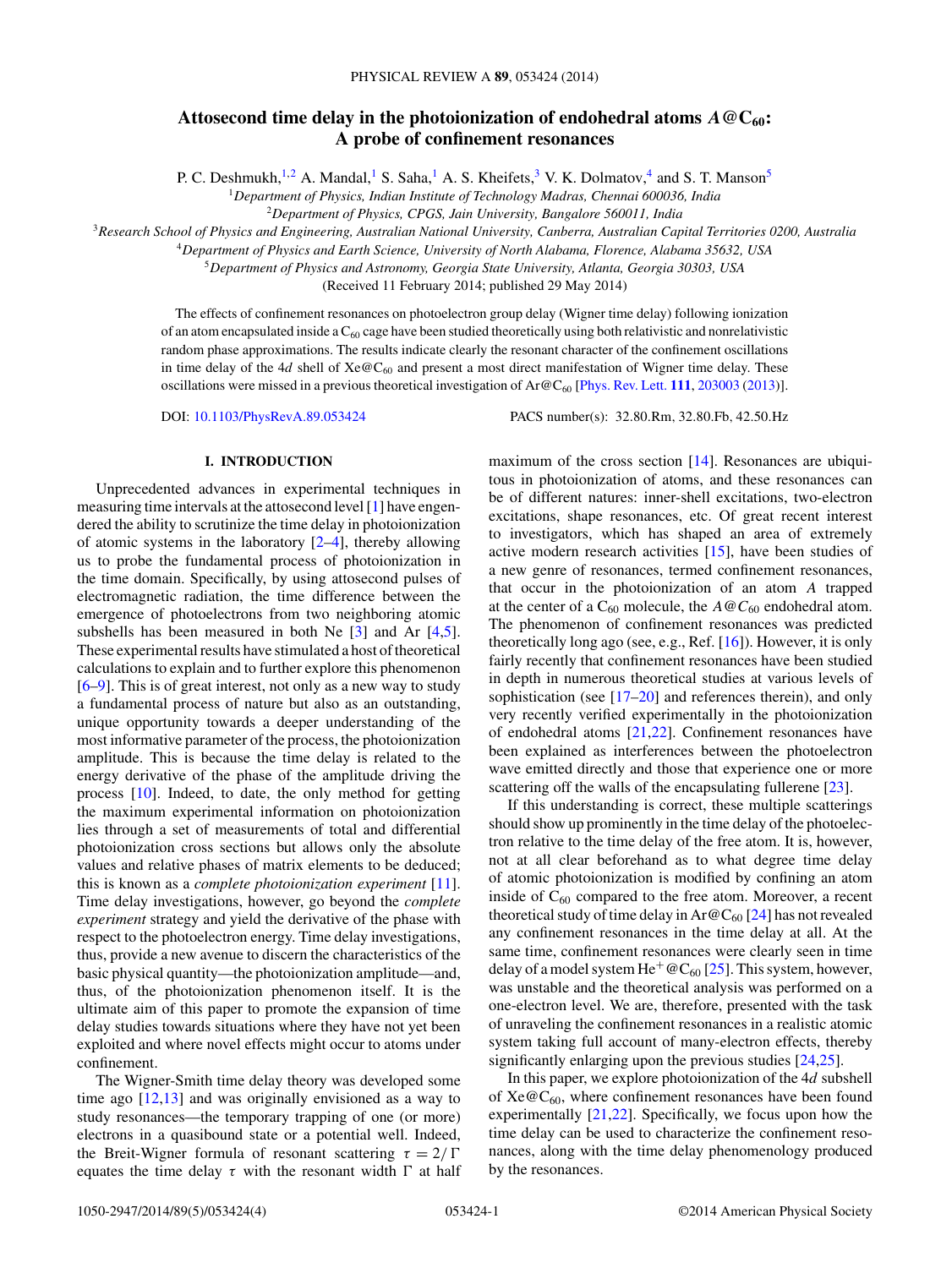<span id="page-1-0"></span>

FIG. 1. (Color online) Graphical representation of the RPA equations [\[26\]](#page-3-0). Left: noncorrelated dipole matrix element. Center: timeforward process. Right: time-reverse process.

## **II. THEORETICAL MODEL**

A model potential is employed to introduce the effects of the confining  $C_{60}$  on the encaged Xe atom. In this model, the  $C_{60}$  cage is approximated by an attractive spherical square well potential of certain inner radius  $R_{\text{inner}}$ , thickness  $\Delta$ , and depth  $U_0$ :

$$
V(r) = \begin{cases} -U_0 < 0 & \text{if } R_{\text{inner}} \le r \le R_{\text{inner}} + \Delta \\ 0 & \text{otherwise.} \end{cases} \tag{1}
$$

This should be adequate because the 4*d* subshell is so deeply bound that it cannot hybridize with any of the levels of  $C_{60}$ , and the photon energy range (80 to 160 eV) is well away from the  $C_{60}$  plasmons so that interchannel coupling with atomic photoionization is not important. Furthermore, recent photoionization calculations employing such a model resulted in rather good agreement with the experimental confinement resonances [\[22\]](#page-3-0). To properly account for correlations, the calculations are performed within the framework of the random-phase approximation (RPA), both the nonrelativistic [\[26\]](#page-3-0) and relativistic [\[27\]](#page-3-0) versions. This has the advantages of spotlighting any relativistic effects.

The time delay is calculated from the photoionization amplitude as  $\tau = d \arg f(E)/dE \equiv \text{Im}[f'(E)/f(E)]$ . The amplitude  $f(E)$  is given by the partial wave expansion as

$$
f(E) \propto \sum_{l=l_i\pm 1} e^{i\delta_l} i^{-l} Y_{lm}(\hat{k}) (-1)^m \begin{pmatrix} l & 1 & l_i \\ -m & 0 & m_i \end{pmatrix}
$$
  
 
$$
\times \langle EI \| D \| n_i l_i \rangle
$$
 (2)

evaluated in the  $\hat{z}$  direction of the polarization axis of light. In the nonrelativistic RPA method, the reduced dipole matrix element  $\langle EI||D||n_i l_i \rangle$  is evaluated by solving a set of integrodifferential equations [\[26\]](#page-3-0) exhibited graphically by diagrams of Fig. 1. In the absence of intershell correlation, the dipole matrix element is represented by the left-most diagram which corresponds to the photon absorption and electron emission from the same shell. The intershell correlation allows for the photon absorption by the shell  $n_j l_j$  and the electron emission from the shell  $n<sub>i</sub>l<sub>i</sub>$ . This process is shown by the two remaining diagrams in which the intershell correlation precedes or follows the photon absorption (time-reverse and time-forward diagrams, respectively). The exchange leads to the two ladder-type diagrams (not shown) in addition to the two bubble-type diagrams shown in Fig. 1.

The same matrix element is used to evaluate the partial photoionization cross section from an occupied state  $n_i l_i$  to



FIG. 2. (Color online) Top: partial photoionization cross sections of the 4*d* shell in Xe (left) and  $Xe@C_{60}$  (right). The RRPA calculations for spin-orbit-resolved components  $4d_{3/2}$  ( $\times$ 5/2),  $4d_{5/2}$  $(x5/3)$ , and their sum are drawn with lines. The RPA calculations for the  $4d \rightarrow \epsilon f$  and  $4d \rightarrow \epsilon p$  (left panel only) cross sections are drawn with dotted lines. Bottom: time delay in photoionization of the  $4d \rightarrow \epsilon f$  channel of Xe (left) and Xe  $\mathcal{C}_{60}$  (right). The RRPA calculations for various spin-orbit-resolved components are drawn with lines while the RPA calculation is drawn with dotted lines.

the photoelectron continuum state *El*

$$
\sigma_{n_i l_i \to El}(\omega) = \frac{4}{3} \pi^2 \alpha a_0^2 \omega |\langle El \parallel D \parallel n_i l_i \rangle|^2. \tag{3}
$$

Here  $\alpha$  is the fine structure constant and  $a_0$  is the Bohr radius. The occupied orbitals  $n_i l_i$  and continuous orbitals *El* are obtained by the self-consistent field and frozen-core field Hartree-Fock methods, respectively, as in Ref. [\[26\]](#page-3-0). For the present case of the 4*d* shell in Xe, correlations with the 5*s* and 5*p* shells are included, resulting in five nonrelativistic channels. The relativistic RPA (RRPA) method is exactly the same as the nonrelativistic version, except that it is based on the fully relativistic Dirac equation, rather than the Schrödinger equation, and Dirac-Fock  $[28]$  $[28]$ instead of Hartree- Fock orbitals are employed. In the present RRPA calculation, final-state correlations are included through interchannel coupling between all the 13 relativistic dipole channels originating in the 5*p*, 5*s*, and 4*d* subshells which are open for photoionization in the energy range studied in the present work, in other words, with the relativistic splittings of the five nonrelatistic channels become 13 channels. Omitting the inner shells has no significant effect upon the results. In both cases, the fullerene cage is modeled by a square-well potential (1) with the following parameters:  $R_{\text{inner}} = 5.8$  a.u.,  $\Delta = 1.9$  a.u., and  $U_0 = 0.302$  a.u..

#### **III. RESULTS**

The results of the calculations are shown in Fig. 2. In the upper panels, the 4*d* partial photoionization cross sections for the free (left) and confined (right) Xe atoms are displayed. The RRPA results are shown for the spin-resolved 4*d*3*/*<sup>2</sup> and  $4d_{5/2}$  subshells leading to the  $\epsilon f$  ionization continuum. The cross sections are weighted with the inverse statistical factors (5*/*2 and 5*/*3) to facilitate the shape comparison. The RPA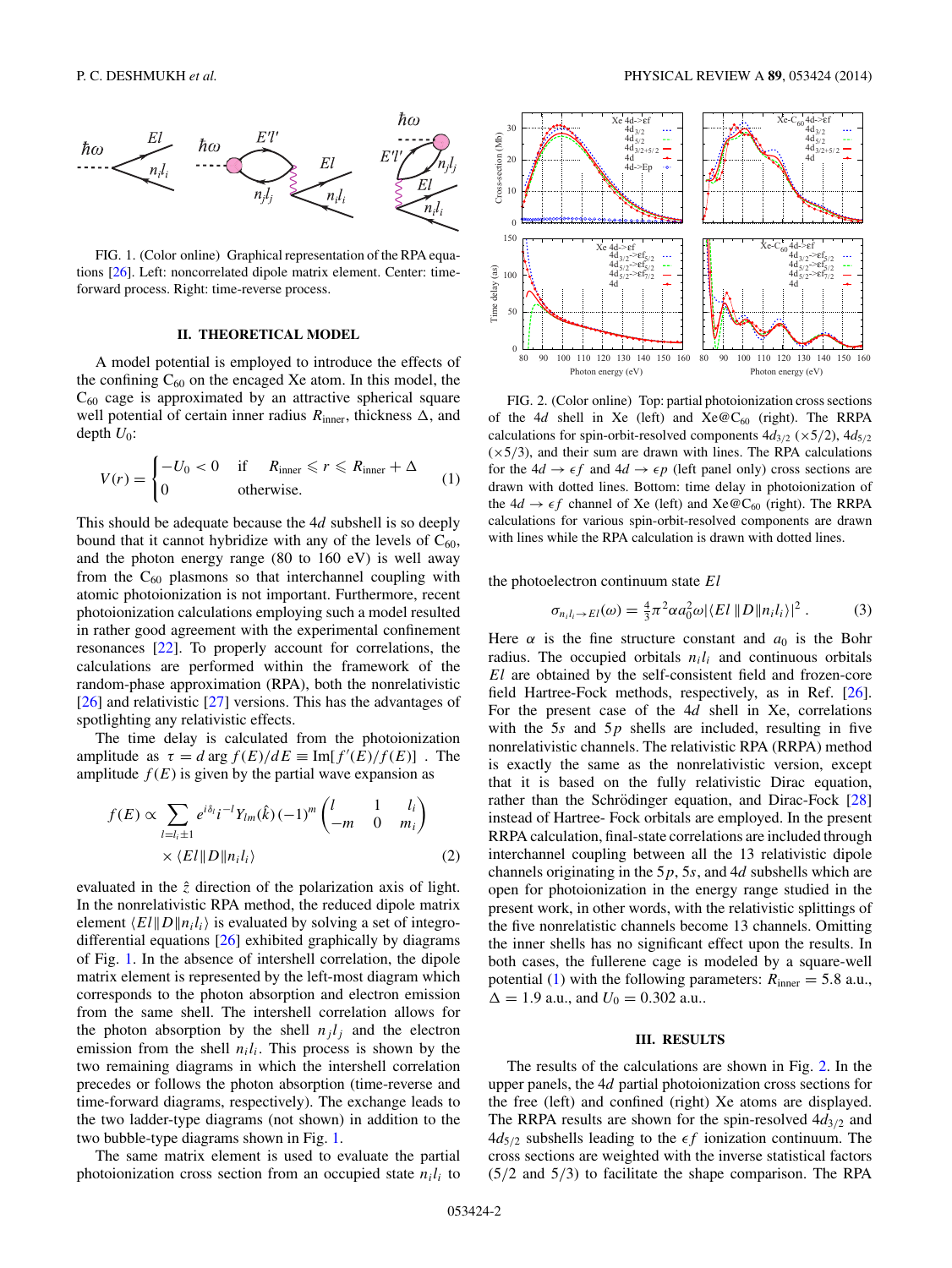results are shown for the  $4d \rightarrow \epsilon f$  and  $4d \rightarrow \epsilon p$  transitions; the former is clearly dominant in the given energy region. This allows us to concentrate on the cross section and time delay analysis in the dominant channel only. The RPA and RRPA cross-section results are very close for the free Xe atom after a small photon energy adjustment is made to accommodate different 4*d* ionization thresholds in RRPA (theoretical) and RPA (experimental). The cross sections for  $Xe@C_{60}$  are qualitatively similar between the two methods, although the RPA predicts somewhat sharper resonances at lower photon energy end. This difference between RPA and RRPA occurs owing to the interchannel coupling among the spin-orbit-split relativistic channels, which tends to dampen the confinement resonances a bit. This is known as spin-orbitactivated interchannel coupling [\[29,30\]](#page-3-0).

In the lower panels, the Wigner time delay results for free (left) and confined (right) Xe atoms are shown. Agreement of the two methods for the free Xe atom is good except for lower photon energy end where one sees a strong deviation between the spin-resolved 4*d* states; again this is caused by the spin-orbit-activated interchannel coupling. The RPA delay is close to the RRPA  $4d_{3/2} \rightarrow \epsilon f_{5/2}$  delay. For  $Xe@C_{60}$ , the two methods show the same set of confinement resonances. The precise shape of the lowest resonance is somewhat dependent on the spin-orbit splitting and the interchannel coupling.

Of particular importance is the finding that the confinement resonances are much more prominent in the time delay than in the cross section, thus making time-delay studies a much more sensitive probes of confinement resonances. In addition, the maxima in the time delay are not at the same energies as the maxima in the cross sections. This is not completely surprising because the the cross section is quadratic with the amplitude, and the time delay is calculated from the logarithmic derivative of the amplitude.

A more detailed comparison of the cross sections and time delays in free and encapsulated Xe atoms is shown in Fig. 3; for simplicity, only the nonrelativistic RPA result is shown since the RRPA results are qualitatively similar. In the upper panel of this figure, the normalized crosssection difference  $[\sigma(Xe@C_{60}) - \sigma(Xe)]/\sigma(Xe)$  is plotted and compared with the experimental data of Ref. [\[22\]](#page-3-0). Our RPA calculation qualitatively reproduces all the resonances seen experimentally. A small offset in peak position of the resonances may be attributed to the rough spherical-well representation of the fullerene cage in the present work. In the bottom panel, an analogous plot for the time delay difference  $\tau$ (Xe@C<sub>60</sub>) –  $\tau$ (Xe) is displayed. In this difference representation, the oscillations on both plots are perfectly aligned; i.e., the maxima and minima in cross-section space and time-delay space occur at exactly the same energies.

Note also that for both free and confined Xe, the three relativistic  $4d \rightarrow \epsilon f$  channels exhibit rather different time delays for energies near the thresholds. This is an indication that there are real dynamical differences among the channels brought about by interchannel coupling. With increasing energy, these differences are seen to disappear, and the time delays for all three relativistic channels coalesce; not only do they coalesce with one another, but they also become indistinguishable from the nonrelativistic result. This occurs because the spin-orbit-activated interchannel coupling decreases as the



FIG. 3. (Color online) Normalized photoionization cross-section difference  $[\sigma(Xe@C_{60}) - \sigma(Xe)] / \sigma(Xe)$  (top) and time delay difference  $\tau(Xe@C_{60}) - \tau(Xe)$  (bottom) as functions of photoelectron energy. The RPA calculation is shown with a solid line. The experimental data in the top panel are from Ref. [\[22\]](#page-3-0).

energy increases because the small difference in thresholds becomes irrelevant as the photoelectron energy gets much larger than the spin-orbit splitting [\[29,30\]](#page-3-0).

#### **IV. CONCLUSION**

In the present work, we have demonstrated clear presence of confinement resonances in photoelectron group delay (Wigner time delay) of the 4*d* shell of endohedrally confined Xe atom. These resonances have been observed recently in the 4*d* photoionization cross section of  $Xe@C_{60}$  [\[21,22\]](#page-3-0). Our calculations show that these resonances are even more prominent in the time delay. This is by no means a trivial result and cannot be explained by an oscillatory cross section alone. Indeed, if we write the amplitude [\(2\)](#page-1-0) as  $f = A \exp(i\phi)$ , then  $f' = A' \exp(i\phi) + i\phi' A \exp(i\phi)$  and hence the ratio  $f'/f =$  $A'/A + i\phi'$ . The obviously oscillatory term  $A'/A$  drops out of the expression since the time delay  $\tau = \text{Im}(f'/f)$ . The oscillatory phase is a clear signature of the multiple scattering of the photoelectron from the fullerene wall. This effect should be common to all encapsulated atoms, even though we proved it explicitly in one concrete example of  $Xe@C_{60}$ . We further suggest that time delay experiment be used as an effective way to study photoionization not only of neutral endohedral  $A@C_{60}$ but their charged members  $A \otimes \mathbb{C}_{60}^{\pm z}$  as well as giant  $A \otimes \mathbb{C}_{n>60}$ and multi-walled  $A@C_{60}@C_{240}$ ,  $A@C_{60}@C_{240}@C_{540}$ , etc., endohedral fullerenes, each of which exhibits its own specific photoionization properties [\[19\]](#page-3-0). Also of interest are studies of time delays of other elementary processes involving endo